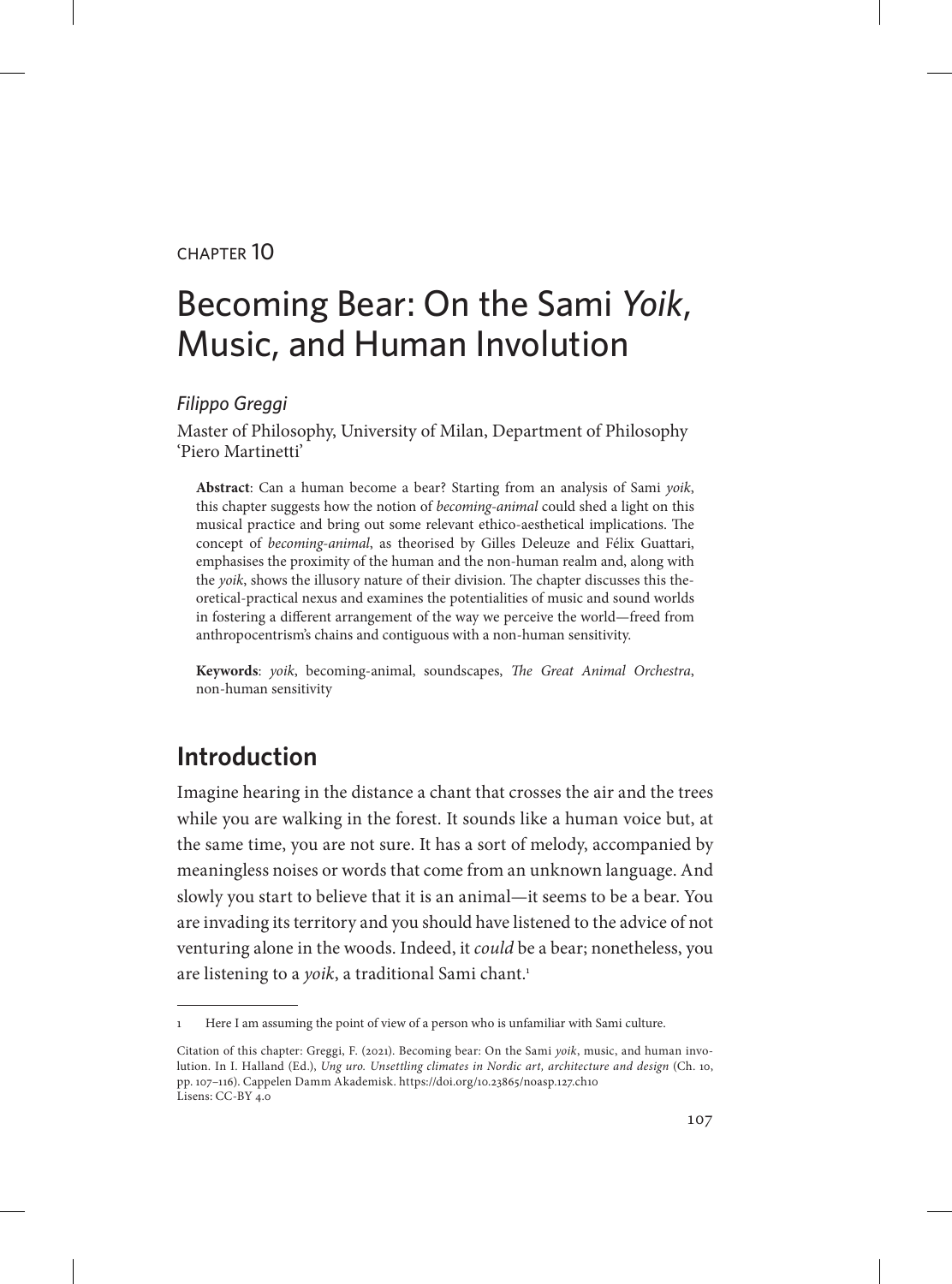The Sami are a people who inhabit the northern parts of Norway, Sweden, Finland and Russia. They have their own languages and old customs, which they try to preserve. One of the features of their musical traditions is the *yoik* that, in absence of a proper word, we could reductively define as folk singing. Yet, in many ways, *yoik* differs from the modern Western conception of a song. Its short, circular melody directly evokes the *presence* of what it is connected to. In fact, there is a *yoik* for each person and every animal or natural element, for instance, a river, a forest or a mountain. By performing this refrain you make the thing present; in a certain way, you call for its essence. *Yoik* can be performed in various situations, whether individual or collective, and it can intersect different dimensions, such as the biographic, relational, narrative, artistic, or ecological. The *yoik* also has a religious, shamanic valence for the Sami people. Because of its usage in pagan rituals, it was prohibited during the Christianisation of the Sami.

The *yoik* is not considered by the Sami as a sign, a reference for a meaning, as if it were a word or a metaphor: 'this is not sound as mediation between people and environments […] but a different understanding of the environment in which humans are a part' (Ramnarine, 2009, p. 205). *Yoiks* are modelled on the character—the nature—of the person or the animal they are. *Yoiks* are not representations or ways of referring to something which remains inescapably absent. If you sing the *yoik* of one of your friends, you make him or her present with you, in you, around you.

More than a mere artistic expression, the *yoik* is a way of connecting to the environment, an immediate and a-signifying form of communication where music, existence and nature converge until they merge into one another. A process which refers to a logic completely different from Western rationality (Somby, 2007). Through *yoik*, sound-centred thinking and sensing is elicited along with a sympathetic disposition towards the non-human realm. Through *yoik*, animals acquire a new philosophical value as being something more than a mere piece of meat to be intensively bred and slaughtered.

The configuration disclosed through these practices relies on the Sami conception of world and life (see also Aamold et al., 2017). As musician and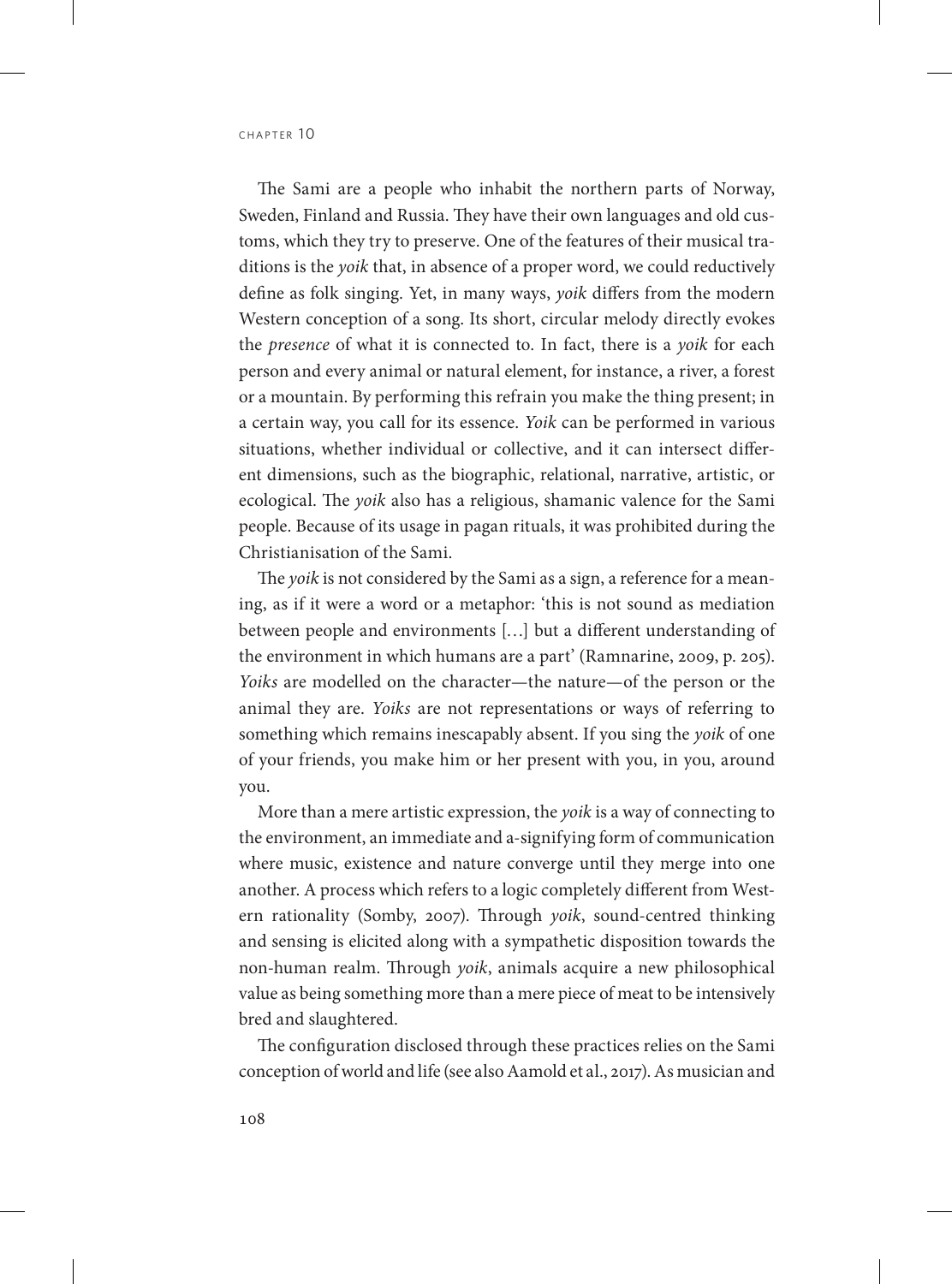anthropologist Tina Ramnarine underlines: '*joik* [sic.] performance […] points to a complex set of relationships between music, environment, and the sacred' (2009, p. 189). Humans, animals and lands constitute a whole that overcomes the distinction between nature and culture (Aubinet, 2017). *Yoik* itself has a sort of autonomy which can captivate you with its force. There is no dividing line between the subject and the object uttered; they become one and new connections emerge. *Yoiking* a wolf, for instance, creates a new relationship with nature, to which a human, in that very performance, is adding the 'wolfness' to his or her being. The human, in this sense, has entered into the process of *becoming-animal*.

#### **Philosophy of** *Becoming*

If considering the Sami *yoik* from a philosophical perspective in the tradition of continental philosophy, Gilles Deleuze and Félix Guattari's notion of *becoming-animal* might be a fruitful perspective. The two French authors define their notions of philosophical *becoming* as follows:

Starting from the forms one has, the subject one is, the organs one has, or the functions one fulfills, becoming is to extract particles between which one establishes the relations of movement and rest, speed and slowness that are *closest* to what one is becoming, and through which one becomes. (Deleuze & Guattari, 1980/1987, p. 272)

In short, *becoming* means reconfiguring your own body according to the world around you, which is continuously changing. This is not some abstruse claim, but rather the simple description of a life submerged into nature—of a living being into its environment. Both the world and the body *become*, since there is nothing fixed and immutable but an unstoppable work of building connections between them. Seen from this perspective, humans cannot be isolated from the environment and nature cannot be reified as a pure object of knowledge within which human rationality deploys.

Of the different types of *becoming* described by Deleuze and Guattari (*becoming-woman*, *becoming-child*, *becoming-music,* etc.), *becominganimal*, as it suggests, is related to the animal realm and, in general, to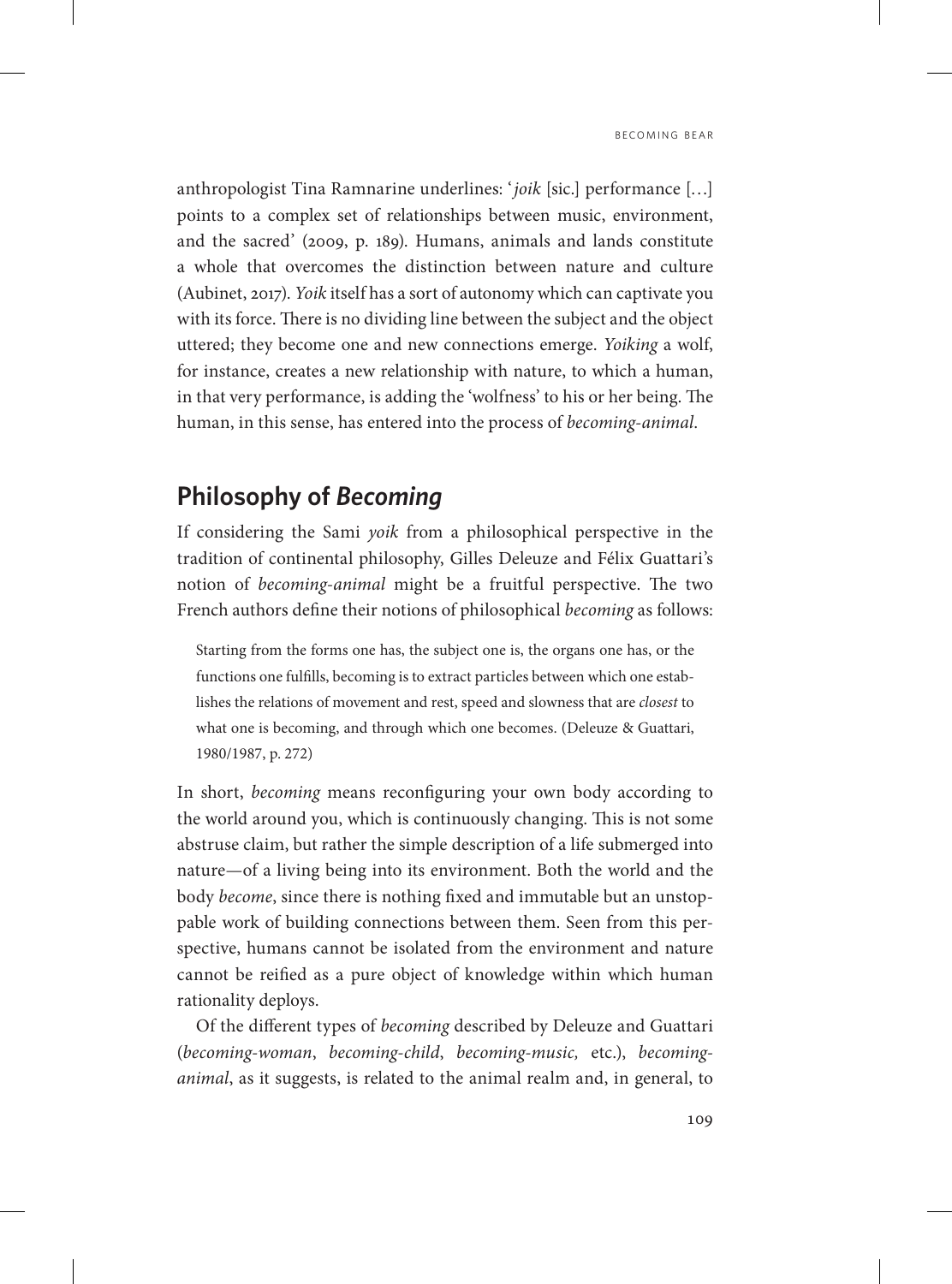nature. It does not have to be confused with a process at the end of which your substance is changed and you are eventually turned into an animal. Neither is it a question of mimicking the animal, like barking or walking on all fours, and we can observe to what extent its description is consistent with that of the *yoik*. *Becoming-animal* means to create assemblages that enter into contact or proximity with animal molecules (Deleuze & Guattari, 1980/1987, p. 273) and, precisely through *yoik*, humans can undertake or be undertaken by this process, attuning themselves with the animality they go through: integrating their voice harmonically into the environment's sounds and letting their hearing embrace all its richness. A practice that is ethically and aesthetically driven, since it is a certain way of positioning in, and of being affected by, the world that changes the way we perceive it and consequently our acts.

From the rational Western point of view—soaked with the positivistic dream of progress and based upon a pyramidal structure of reality this process might seem to be a sort of involution. Deleuze and Guattari are not afraid of addressing it in these terms: 'involution is in no way confused with regression. Becoming is involu-tionary [sic.], involution is creative' (1980/1987, p. 238) To *involve* has to be comprehended as a rediscovery of the non-humanity that lives within us. To involve means to overcome the human/non-human separation, in order to let emerge what we have in common with the organic and inorganic world and realise that we are inseparable from it. To involve is a matter of 'making kin' (Haraway, 2016; see also Haraway, 2007, pp. 27–42 and Williams, 2009) between species, rather than one dominating or exploiting the others.<sup>2</sup> In short, it demands a movement towards nature<sup>3</sup> in favour of the creation of new connections and communications capable of operating in both directions between what is human and what is not.

<sup>2</sup> The notion of species itself should be problematised, given that it is a human category useful for scientific research and not something that rigidly divides living beings in nature. For this purpose, it might be of some help to bear in mind Darwin's words: 'I look at the term species as one arbitrarily given, for the sake of convenience, to a set of individuals closely resembling each other, and that it does not essentially differ from the term variety, which is given to less distinct and more fluctuating forms. The term variety, again, in comparison with mere individual differences, is also applied arbitrarily, for convenience' sake' (Darwin, 2009, p. 42).

<sup>3</sup> It has to be stressed that the point here is to consider our species as one of many and not to return to a sort of primitive form of life.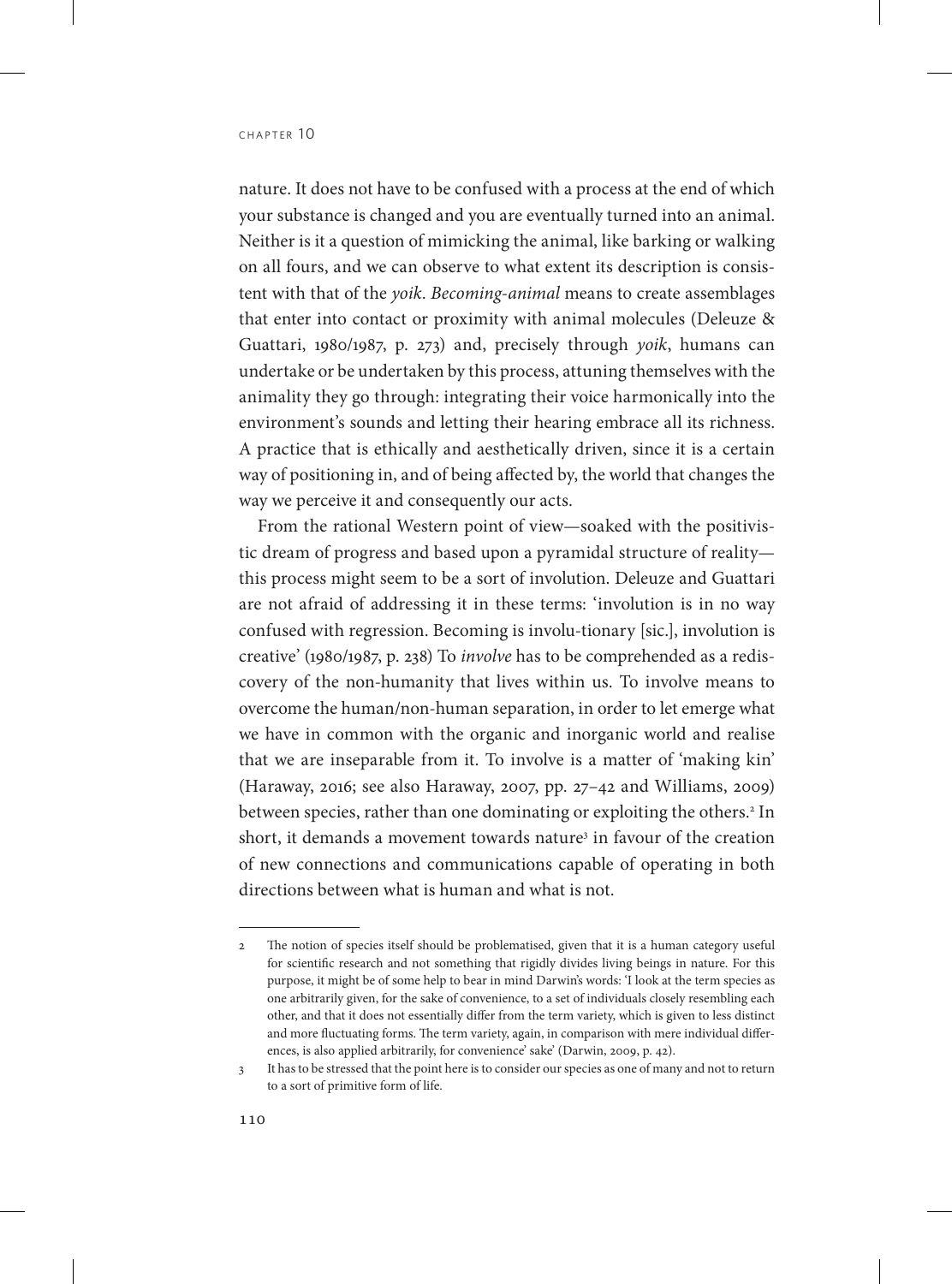This step seems more and more necessary since we entered the age of the Anthropocene, which asks us to invent new models for our actions. We must abandon a unidirectional approach based on our godlike attitude in relation to the non-human, as if the prefix *non* stood for a sort of lack or weakness. Along these lines, a new, reinvented human behaviour could be similar to Deleuze's interpretation of Friedrich Nietzsche's concept of the superman (*Übermensch*).4 Deleuze writes:

The superman […] is the man who is even in charge of the animals […]. It is man in charge of the very rocks, or inorganic matter […] the superman is much less than the disappearance of living men, and much more than a change of concept: it is the advent of a new form that is neither God nor man and which, it is hoped, will not prove worse than its two previous forms. (1986/1988, p. 132)

Submerged and cohesive with the non-human realm, a new form should be able to avoid all the atrocities perpetrated under the name (or taking the place) of God and, simultaneously, to abandon the adage 'the survival of the fittest' as the guiding principle for its actions, in so far as it arbitrarily poses brute force as the only criterion to decide what fits and what does not.

# **Becoming Musics**

Given that the *Übermensch* looms also as a deep reconfiguration of human life according to nature, the question right now is about how to initiate this *becoming-animal*, how to embrace our non-humanity in order to dismiss an illusory awareness of superiority, how to take the first, small step in a process from which one comes out transformed. For this purpose, I think *musics*<sup>5</sup>—following the example of the *yoik*—play an essential

<sup>4</sup> *Übermensch* is a key concept of Friedrich Nietzsche's philosophy and it indicates the overcoming of the human form. For this reason it has also been translated as 'beyond-man' or 'overman', which are closer to the original meaning. The concept has been subject to numerous interpretations. The original reference can be found in Nietzsche, 1885/2006.

<sup>5</sup> I use the plural on purpose, in order to point out the richness of sound worlds and the most disparate forms of music that can be perceived and produced by human, as well as non-human, beings, namely *musics* in charge of the organic and inorganic matter. For an original philosophical contribution on thinking sonically and on sound as a material flux, see Cox, 2018.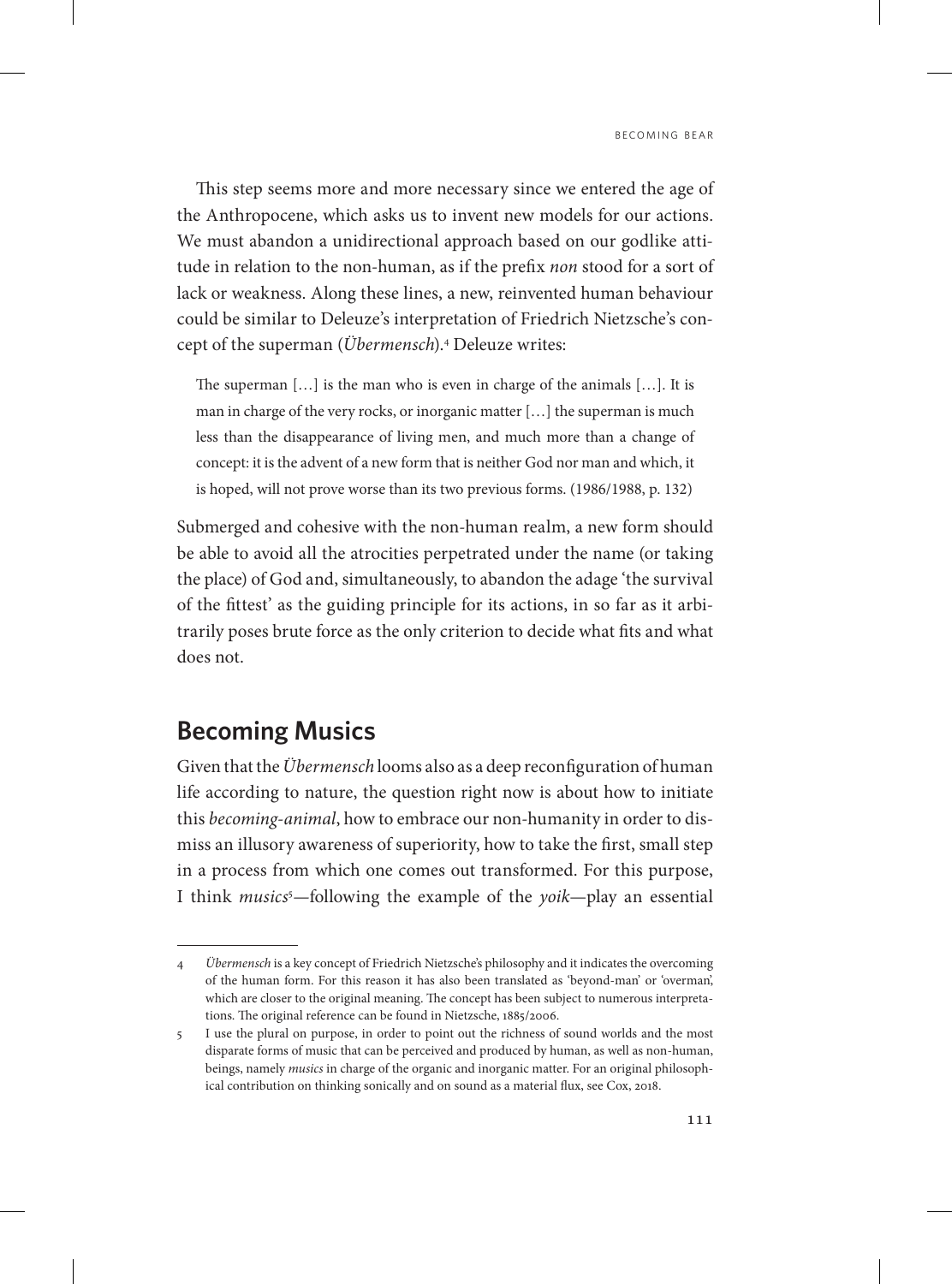role, since they touch and rearrange our sensibility, and since our senses are the means that allow us to experience the world. Through new combinations between the senses and nature, we might initiate a change that merges our relations with what surrounds us, because different sound worlds could provide for different ways of feeling—of being with the environment—and at the same time, reconfigures our attitude. New perspectives on the same experience, sounds from the past and the future, from the land, the air, and the water, showing unexpected portions of reality with all the potentialities they disclose in the present. *Becoming other than what we are, and what we seem doomed to be*. In short, *musics*, in all their various forms and not necessarily as artistic expressions, challenge the 'human, all too human' rationality which privileges the eyes and a supposed neutral vision, which trusts what it can see and that often looks only at what it wants to subject, exploit or prey on (see also Seeger, 2016).

To this end, *musics* themselves have to come from a process of becoming, where human willingness and interiority would step aside to let non-humanity work. Indeed, also 'in traditional yoik performance, the notion of composer is not prominent' (Ramnarine, 2009, p. 196). The focus, instead, is centred on the *yoik* and on the being it recalls. Traditional categories of artistic and cultural production are not sufficient, since they stem from the same rationality which finds its main support in sight and in creativity-conscious subjects. Arguably, we need something that we would not even define as art, at least in conventional terms. Instead, we require a practice capable of bringing into play our senses in different ways and, with them, other components of reality. Communication is not strictly signifying and linguistical, and perception can be more than a matter of sight. There are other manners of vocalisation that contemplate gestures, refrains and meaningless syllabising, and that are inextricably linked to the situation and environment in which, for instance, the *yoik* is performed. The world touches us by many different means, all equally relevant. It is up to us to be receptive, to feel, to hear, to see, to taste, and to smell them. Such a posture is the minimal requirement to embrace a process through which we become *with* the world, being a singularity among other singularities, aware of what constitutes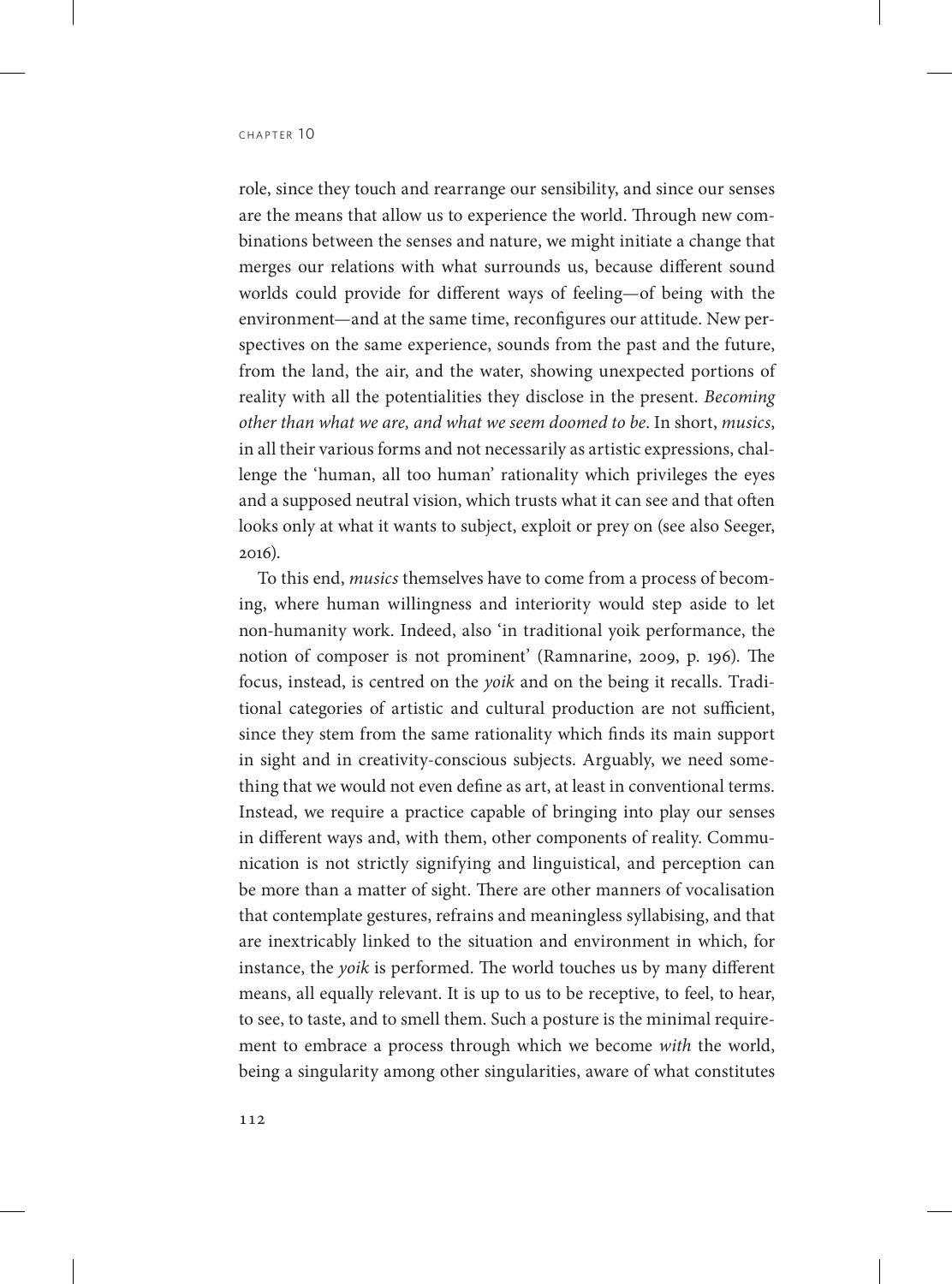us, of our proximity—which is nothing more than an ontological equivalence and interdependence—to the non-human realm (see also Abram, 1996, 2010). In any case, as with *yoik* and *becoming-animal*, the lack of proper definitions for a practice reveals the novel logic that lies behind it and, as a consequence, the whole universe of virtualities and ethicoaesthetical possibilities it carries with it.

## **New Sound Paradigms**

A valid example through which we can understand this kind of suggestion, together with relevant conceptual tools, is represented by the multimedia installation *The Great Animal Orchestra*, created by Bernie Krause and United Visual Artists.<sup>6</sup> This artwork combines the soundscapes shaped by the American bioacoustician from his audio recordings of natural habitats with their visual transcriptions created by the London-based studio. Throughout his life, Krause collected more than 5,000 hours of recordings from the most varied environments all around the world, including at least 15,000 terrestrial and marine species: an incredible effort which testifies to the richness and complexity of the seemingly nonsensical animal noises. This gives an account of their harmonic arrangement, inseparable from the ecosystem in which they are nestled. With his work Krause played a crucial role in the development of a new discipline, bioacoustics, and in highlighting the hidden structure of these soundscapes, which consist of 'all of the sounds we hear from every source within our range of hearing at a given time' (Krause & United Visual Artists [UVA], 2019, pp. 25–26). Soundscapes contemplate different ensembles of sounds: *geophony* (non-biological sound sources), *biophony* (non-human sounds from living beings) and *anthropophony* (derived from human activities) (see also Allen & Dawe, 2016). Within this theoretical framework, the *yoik's* ambivalence emerges: human sounds that are harmoniously incorporated in biophony's variety, vocalisations that find their acoustic niche without encompassing or silencing the others.

<sup>6</sup> I heard and saw this work at XXII Triennale di Milano, *Broken Nature: Design Takes on Human Survival*.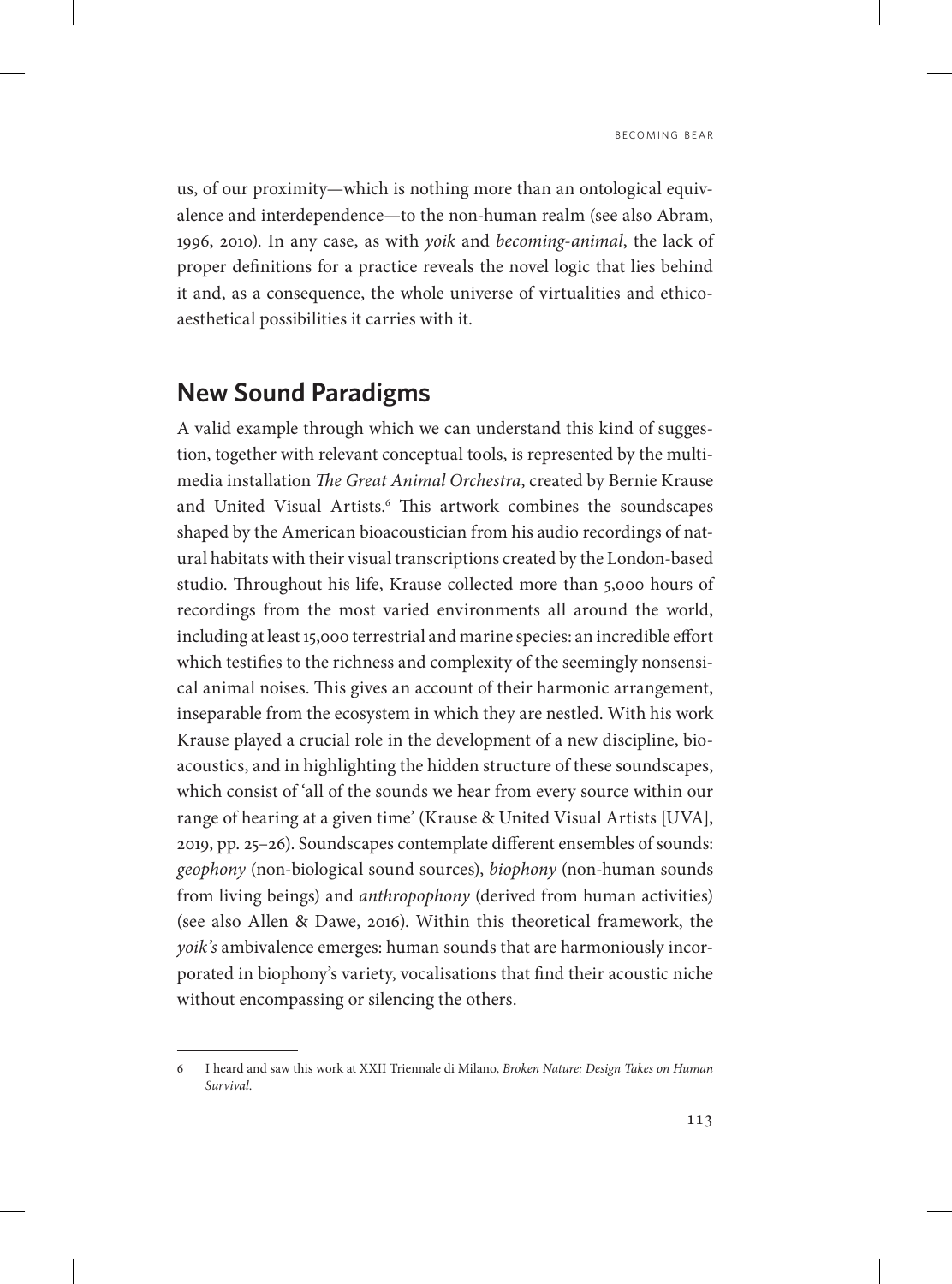On the other hand, through the audio-visual display of the orchestrated equilibrium of animal vocalisations, *The Great Animal Orchestra* creates an immediate connection between human beings and the incredible biodiversity of the non-human realm, likewise making it clear that anthropophony is simply a variety of biophony's infinite heterogeneity. Conceived as a performative space, $\tau$  the artwork itself is designed to produce real effects in the audience—to affect its perception (see also Ribac, 2016). The listeners start to think of themselves as a small part of the biosphere, rather than separated or predominant; they can feel their nonhumanity by rediscovering the consonance between their sensations and the succession of these *musics* from a non-human score. As Krause wrote:

The fabric of these sounds, sensations of vibrant domains of living organism, leave an impression of humidity on the surface of your skin – a sense that typifies the presence of tropical rainforests; the varying intensities and pitches of Arctic wind will send a chill through your body; while other sounds will suggest the piquant aromas given off by the soil and vegetation; and, if you listen carefully, they will evoke in your mind's eye an image of the landscape through the expression of the acoustic textures. (Krause & UVA, 2019, p. 34)

In both *yoik* and *The Great Animal Orchestra,* a process of *becominganimal* occurs by means of sound worlds. This involutional movement, considered in its effects, lets common elements emerge, go through and dismantle the binary separation that constitutes and hierarchises the human and the non-human and, in doing so, deposes any pretension of anthropocentrism. Here, as well as in the Sami *yoiks*, *musics* are produced by, and simultaneously produce, a *becoming-animal* for a reconsideration of our role in relation to the environment. They encourage a process of involution in favour of new affections and connections within the living

<sup>7</sup> Krause focused in particular on non-human sounds and, for the purpose of this installation, he moulded seven soundscapes taken from different natural habitats that cover diverse world regions, ranging from the Amazon to central and southern Africa, passing through the Pacific Ocean, the Yukon Delta, the canyons of California and the forests of the western part of Canada. On the occasion of its exhibition, a selection from his soundscape ecology project was supported by a software algorithm elaborated by UVA, which translates and shows through lights the environment sound signals and the animal noises. UVA intended the installation to be a performative space where 'the architecture, the people, and the work coexist to create the experience together' (Krause & UVA, 2019, p. 21).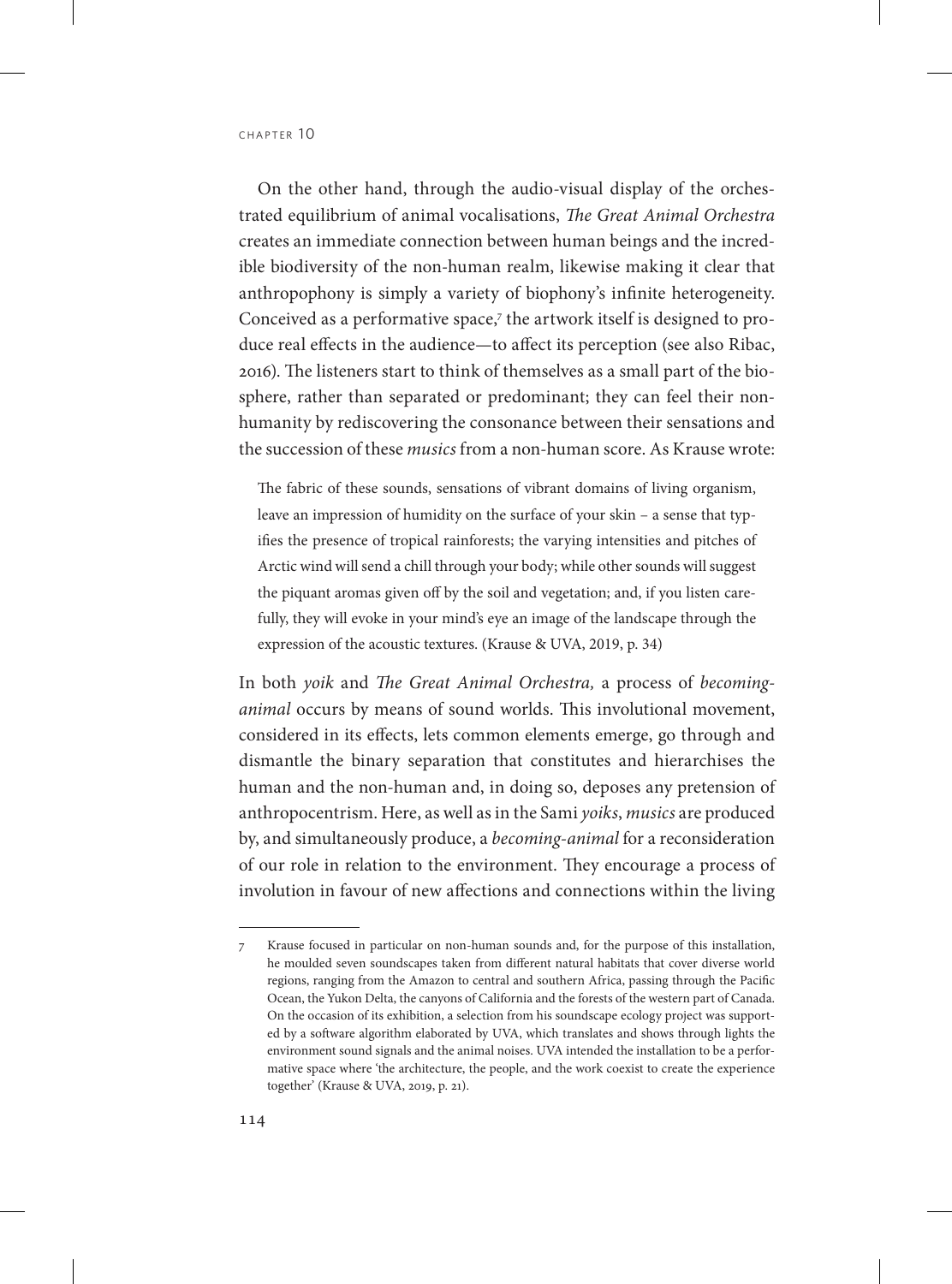world, ultimately, in favour of new forms and ways of life which, it is hoped, will not prove worse than the previous ones.

A sort of crossroad, hence, arises in our foreseeable (and, why not, fore*hear*able) future. If exposed again, alone in the forest, to the *yoiking* of a bear, we might not become concerned about the human origin of these sounds. Two paths seem conceivably to be able to lead us to this acknowledgement. One, which I would rather cross, could let us recognise the different nuances of soundscapes, their specificities, in a renewed stance of human beings in the environment in which they are nestled—neither reducing the non-human vocalisation richness, nor restricting it in dedicated spaces, but rather integrating anthropophony as one part among others in the biophonic complex. The needed process would imply a radical turnabout, an ecologically driven reconfiguration of our thoughts, acts, and senses; an ontological rearrangement carrying interspecies kinships capable of making the human/non-human distinction look like a distant memory. The other, which seems to me—not without great disapproval—more realistic, could conduct us to the awareness that bears simply do not exist anymore and that those sounds we hear are only a relic of extinguished life forms and of the fruitful nexus few of us succeeded in establishing with them. We can already see what the latter path is filled with: delusions of grandeur, nothing more.

## **Acknowledgements**

For these reflections I have to thank Stéphane Aubinet. His PhD on the Sami *yoik The Craft of Yoiking: Philosophical Variations on Sámi Chants* (University of Oslo, 2020) inspired my investigation. I first learned about the Sami culture and *yoiking* in a lecture by Aubinet while I was temporarily living in Norway. At that time, I was captivated by this sort of music, completely other than the one I am used to. Starting from this I tried to outline some relevant philosophical aspect concerning the human/non-human relationship, stressing the ways through which a certain kind of music, *yoik in primis*, might effectively redefine this binary relation so far characterised in Western culture by exploitation and domination of the former term on the latter.